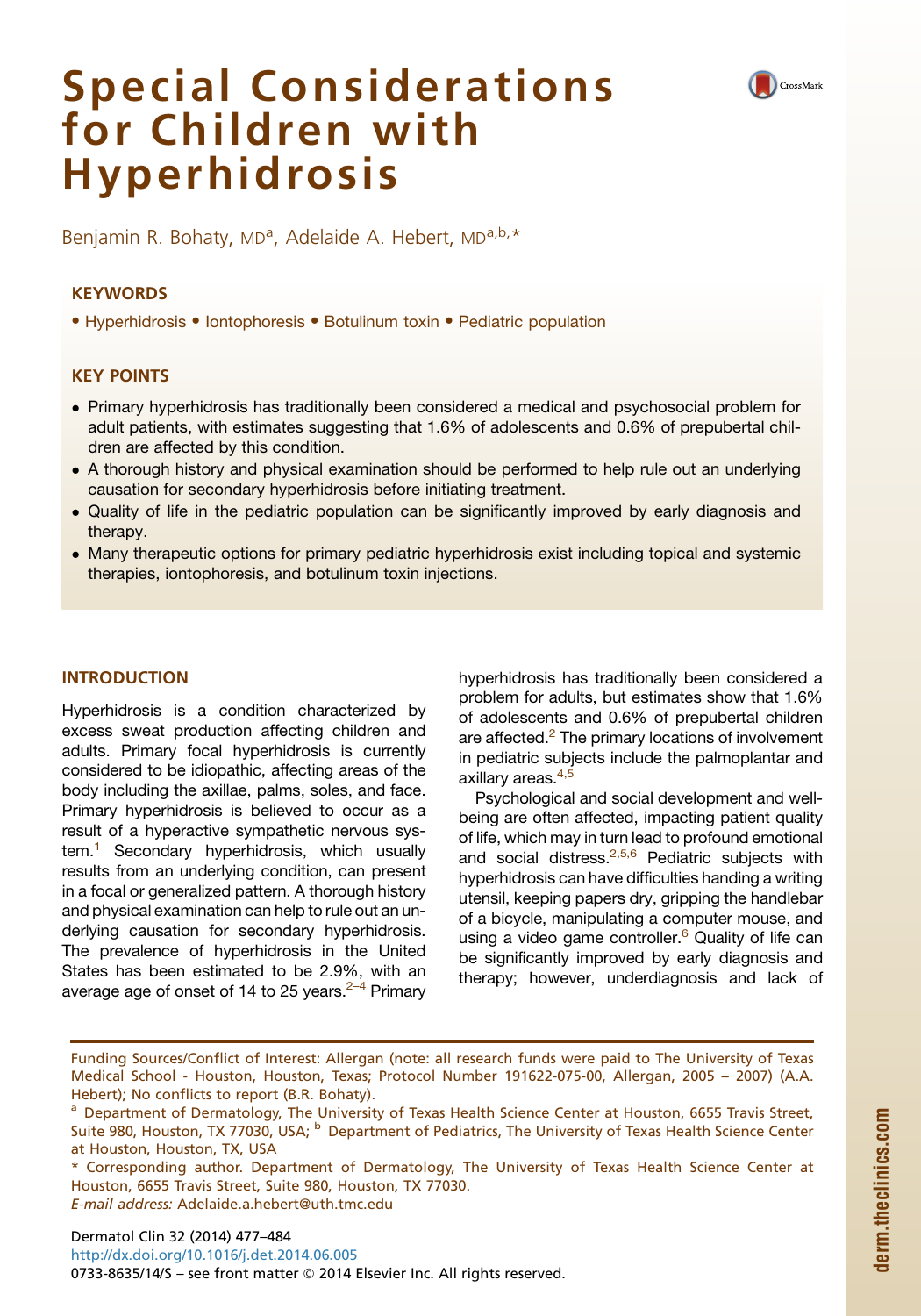knowledge regarding therapeutic options has hindered maximization of therapy in the pediatric population. $<sup>7</sup>$  The medical community is not solely to</sup> blame for failure to provide or delayed treatment options. In a survey performed by Strutton and coworkers<sup>2</sup> only 38% of patients with hyperhidrosis had sought medical assistance for their excessive sweating. The risk for concomitant cutaneous disease (eg, verruca vulgaris, dermatophytosis) is increased for patients with hyperhidrosis.<sup>[8](#page-6-0)</sup> This article explores the available therapeutic options for pediatric hyperhidrosis, and expands awareness of this frequently underrecognized medical condition.

## TOPICAL THERAPY

Treatment options for hyperhidrosis in the pediat-ric population are somewhat limited.<sup>[7,9](#page-6-0)</sup> Topical medications are often the first-line therapy and frequently include aluminum salts, which are found in over-the-counter and prescription antiperspirants. Aluminum chloride hexahydrate is the active ingredient found in prescription preparations, whereas a partially neutralized version is used in nonprescription compounds.<sup>[10](#page-6-0)</sup> Topical aluminum chloride preparations are thought to mechanically obstruct eccrine sweat gland pores and lead to at-rophy of the secretory cells.<sup>[11](#page-6-0)</sup> Aluminum chloride hexahydrate 20% to 25% preparations in alcohol have been found to be effective first-line treat-ments for axillary hyperhidrosis.<sup>[12,13](#page-6-0)</sup> Treatment regimen during one study consisted of patients applying the solution nightly for 1 week and then as needed, with most patients needing to reapply only once every 7 to 21 days to maintain adequate control. The only side effect reported during this study was irritation at the application site, which responded to treatment with 1% hydrocortisone for most that were affected.<sup>[13](#page-6-0)</sup> Aluminum chloride therapy is less effective at treating palmar hyperhidrosis. A study published in 1990 by Goh $<sup>14</sup>$  $<sup>14</sup>$  $<sup>14</sup>$  found</sup> that palmar hyperhidrosis was reduced within 48 hours of treatment with topical aluminum chloride 20%; however, this efficacy was lost 2 days after cessation of treatment. Local irritation and posttreatment pruritus and burning were the major limitations for this treatment modality.

A newer formulation of aluminum chloride hexahydrate using a hydroalcoholic gel base containing 4% salicylic acid was evaluated in a study of 238 patients with palmoplantar and axillary hyperhidrosis. This base was chosen to enhance absorption and minimize the irritant side effects associated with the traditional alcohol bases. Patients with palmar, plantar, and axillary disease had excellentto-good response rates with values of 60%, 84%,

and 94%, respectively. Nonresponders and those with adverse reactions to earlier aluminum chloride preparations demonstrated better tolerance and control of disease with this new hydrogel compound[.15](#page-7-0)

Other topical applications, such as astringents (eg, formaldehyde, glutaraldehyde, tannic acid), have shown efficacy in the treatment of hyperhidrosis, but their use is limited because of their propensity to cause staining of the skin and sensitization reactions.<sup>16</sup>

The efficacy and safety of topical treatments has rarely been studied in the pediatric population. However, topical aluminum chloride preparations remain popular among pediatric prescribers because of their relatively benign safety profile and ease of application. Downsides to treatment with topical products include the need for frequent reapplication to maintain efficacy, and local side effects including burning and pruritus. In addition, topical therapy is not effective for all those affected by hyperhidrosis, leaving some to explore other treatment options.

## ANTICHOLINERGICS

Anticholinergic medications have been available for many decades and have widely been used to help minimize secretions perioperatively, and to decrease salivation in pediatric patients with neurologic conditions.[17,18](#page-7-0) The ability of anticholinergic medications to improve hyperhidrosis was inadvertently revealed when patients given preparations from atropine plants developed a decrease in sweat production.<sup>[19](#page-7-0)</sup> Anticholinergic medications competitively antagonize the muscarinic acetylcholine receptors, which are a promi-nent component of glandular tissue.<sup>[20,21](#page-7-0)</sup>

A few case reports have demonstrated efficacy of topical anticholinergic preparations in such conditions as craniofacial hyperhidrosis and diabetic gustatory sweating. However, randomized controlled trials are needed to accurately determine efficacy and safety.<sup>10,22-24</sup>

Oral anticholinergic use in the treatment of hyperhidrosis is becoming increasingly more common, and agents include such drugs as glycopyrrolate and propantheline bromide. Annual treatment with generic oral glycopyrrolate at a dosage of 2 mg/day has been estimated to cost \$756 per year, which is a fraction of the cost for treatment with botulinum toxin injections.<sup>5</sup> Side effects of anticholinergic medications can be limiting at the doses required for efficacy and include xerostomia most frequently, and blurred vision, tachycardia, urinary hesitancy, and constipation.<sup>[16,25](#page-7-0)</sup> To help determine the efficacy of oral glycopyrrolate in the treatment of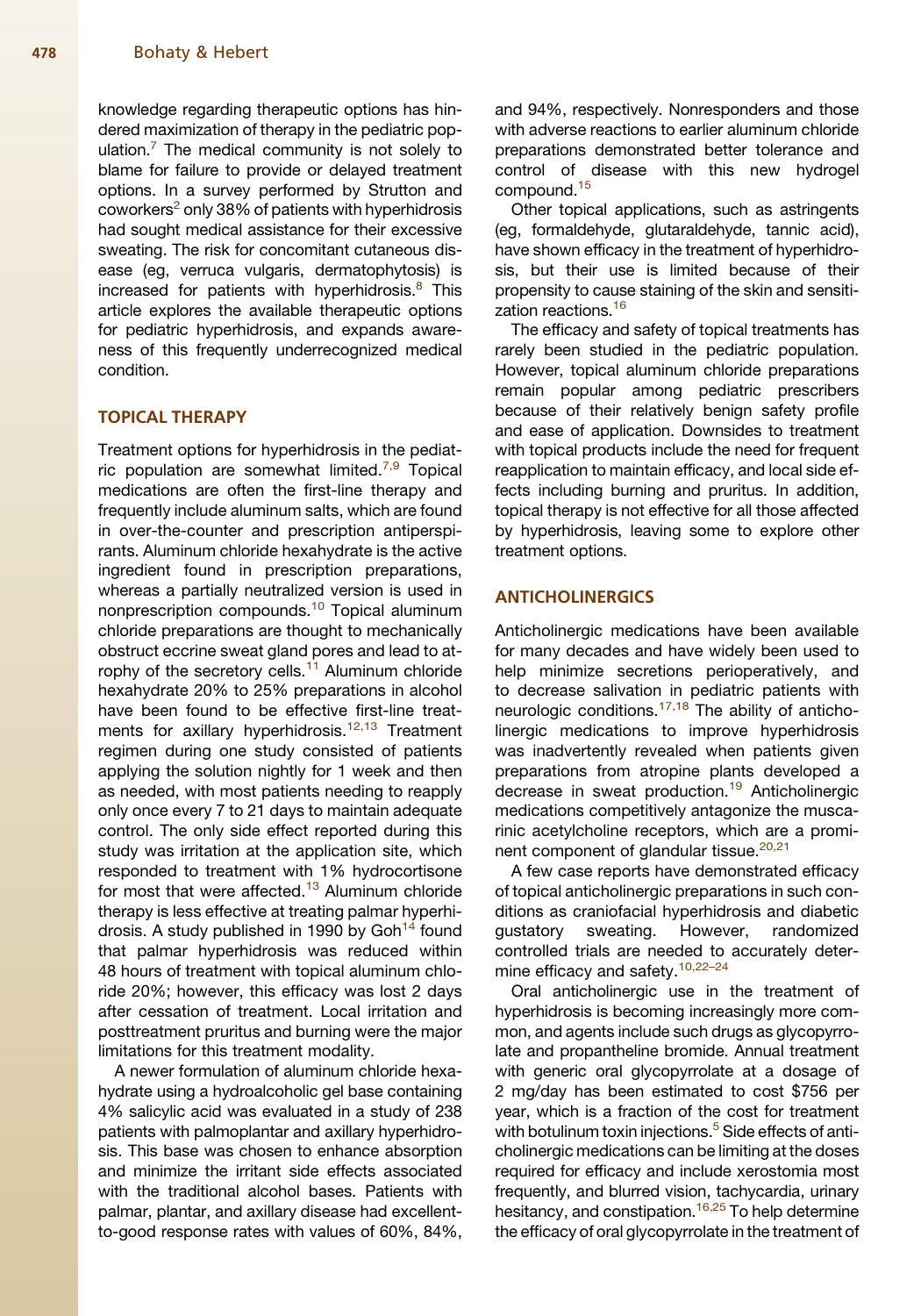hyperhidrosis, Bajaj and Langtry<sup>21</sup> conducted a retrospective analysis of 24 adult subjects ages 19 to 62 that were treated with oral glycopyrrolate. This study found that 79% of those treated with glycopyrrolate had a positive response; however, the side effects limited further treatment of some of the participating individuals.<sup>21</sup>

More recently, Paller and coworkers<sup>[5](#page-6-0)</sup> conducted a retrospective analysis of 31 pediatric patients with primary focal hyperhidrosis who were treated with a mean dosage of 2 mg of oral glycopyrrolate daily for an average of 2.1 years. The analysis demonstrated a positive response in 90% of those treated, which was major in 71% of responders. Side effects were experienced by 29% of the treated pediatric subjects, the most common of which included xerostomia (26%) and xeropthalmia (10%). These side effects were noted to be dose-related. The authors concluded that oral glycopyrrolate is an inexpensive, well-tolerated, and painless second-line treatment of pediatric sub-jects with primary focal hyperhidrosis.<sup>[5](#page-6-0)</sup>

Another institutional review by Kumar and coworkers<sup>[26](#page-7-0)</sup> looked at 12 children with severe, refractory hyperhidrosis treated with oral glycopyrrolate from July 2009 to January 2012. The average length of therapy was 18 months and the most common dosing regimen was 1 mg/day. Eleven (92%) of 12 patients noted improvement, and 9 (75%) of 12 would recommend oral glycopyrrolate to a friend. Seven patients noted side effects, none of which were severe. Dry mouth was the most common side effect and was reported in 50% of those treated ( $N = 6$ ). Other side effects included constipation (N = 1), dizziness (N = 1), and facial swelling  $(N = 1)$ . This retrospective analysis provides additional support that oral glycopyrrolate is a safe and effective treatment in children with hyperhidrosis.

A recent retrospective study of pediatric patients aged 10 to 18 years found that subjects with hyperhidrosis who were prescribed glycopyrrolate had on average a three-point improvement (on a five-point scale) in sweating reduction. Most subjects took the medication twice daily to achieve ideal control of sweating. Despite side effects, which included dry mouth (82%), constipation (55%), dry eyes (16%), palpitations (36%), and urinary retention (18%), glycopyrrolate was the preferred treatment of this cohort of patients, because of the rapid onset of action and efficacy of the medication. Additionally, these pediatric patients were remarkably compliant with the glycopyrrolate treatment schedule as prescribed. Half the patients reported refilling their prescription within 1 week of running out of pills. Reasons cited for not taking glycopyrrolate on a regular basis by

this pediatric population included being bothered by side effects (62%), lack of efficacy (26%), expense of the medication (15%), and forgetting to take the medication (16%). Of the patients included, 22% were male and 7% were female. Seventy-nine percent of the patients reported their ethnicity to be white, 11% were Hispanic, 7% were Asian, and 3% were of African American descent. Of the patients who participated in the study, 40% had generalized hyperhidrosis, 7% had axillary hyperhidrosis, 41% had palmoplantar hyperhidrosis, 5% had facial hyperhidrosis, and 7% had plantar hyperhidrosis. The duration of hyperhidrosis diagnosis at the time of survey completion was greater than 8 years for 15%, 5 to 8 years for 25%, 1 to 4 years for 48%, and less than 6 months for 12% of responders.<sup>[27](#page-7-0)</sup>

#### **IONTOPHORESIS**

Beginning in the 1930s, electric current has been used to introduce ions into skin in a process known as iontophoresis. For decades this process had been conducted at health care facilities under the supervision of medical staff, but eventually made its way into the home in the year 1984.<sup>[28](#page-7-0)</sup> Unadulterated tap water is the most common medium used to conduct the electric current into the cutaneous tissues. However, anticholinergic drugs can also be added to enhance efficacy at the cost of increasing the risk of systemic adverse effects, such as dry or sore throat.<sup>[29](#page-7-0)</sup>

Despite its many years of effective use, the mechanism of action of iontophoresis remains under debate. Theories for the mechanism range from increased keratinization and plugging of eccrine ducts to alterations in electrochemical signaling, which may prevent the initial stimulus that causes the eccrine gland to perspire. A selective targeting of the eccrine glands because of their locally increased electrolyte concentration has also been proposed, which may lead to protein coagulation and a loss of eccrine function.<sup>29,30</sup>

Iontophoresis has proved effective in the treatment of hyperhidrosis involving the palms and soles. However, treatment of other affected areas, such as the axillae, remains impractical because of the challenges of delivering the iontophoresis to the axillae. The limitations of iontophoresis include the necessity for frequent retreatment to maintain efficacy (which is lost a few weeks after cessation of treatment), and the risk of local and systemic side effects.<sup>16</sup> Local side effects are mild and include erythema, stinging, vesiculation, and papulation at the sites of treatment.

Although iontophoresis has not been studied in the pediatric population specifically, pediatric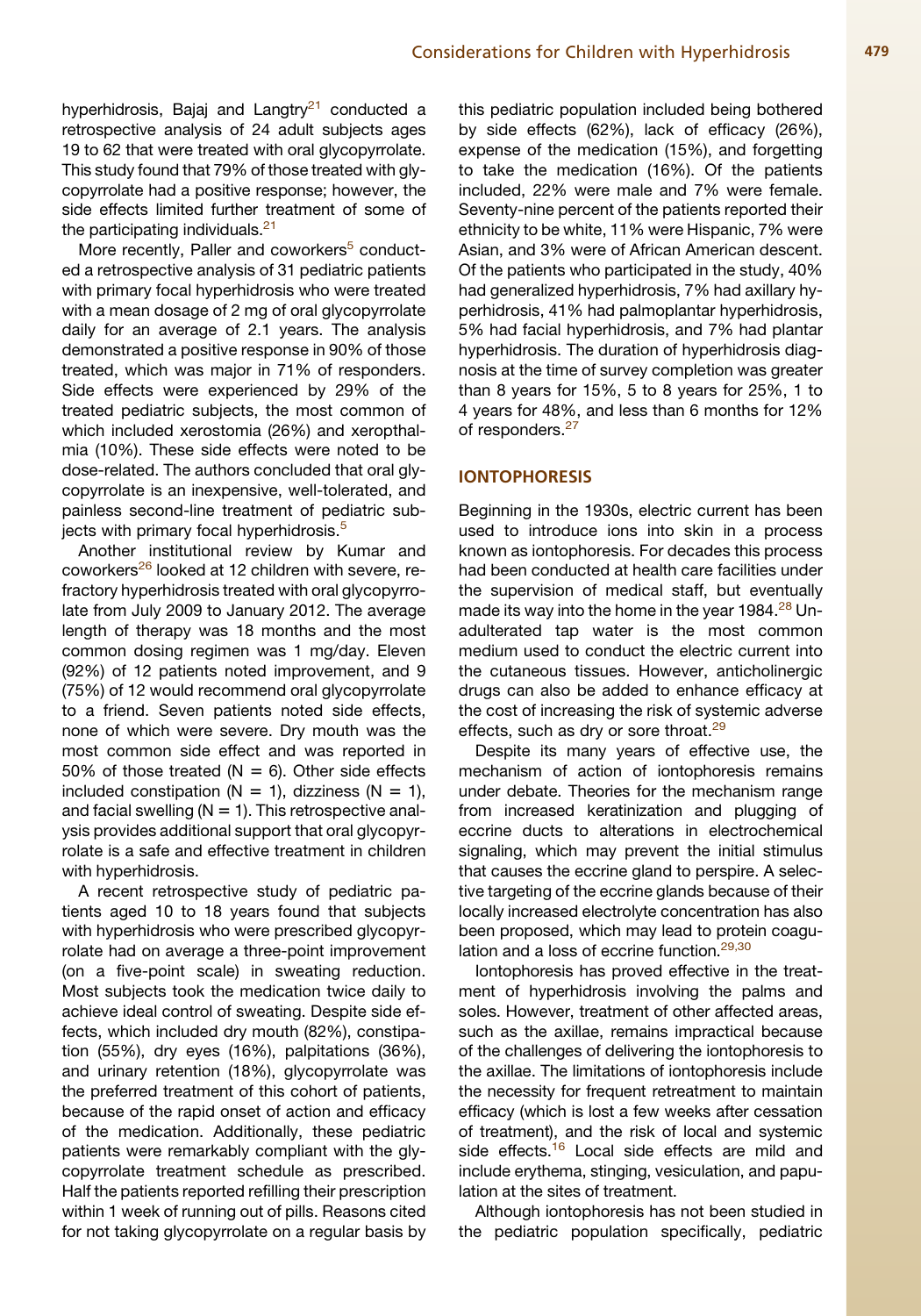subjects have been included as members of larger cohorts in more than one study. A single-blind pro-spective study by Dolianitis and coworkers<sup>[29](#page-7-0)</sup> sought to determine the efficacy of iontophoresis with glycopyrrolate as compared with iontophoresis with tap water alone in 20 subjects ranging in age from 12 to 50 years with moderate to severe palmoplantar hyperhidrosis. Iontophoresis containing glycopyrrolate 0.05% in solution was found to have superior efficacy to iontophoresis with tap water alone. This efficacy was further enhanced and prolonged when treatment was bilateral as opposed to unilateral leading the investigators to hypothesize that a systemic action of glycopyrro-late was contributing to the local effects.<sup>[29](#page-7-0)</sup>

A younger population of patients with hyperhidrosis aged 8 to 32 years was evaluated in a different study that also sought to evaluate the efficacy of iontophoresis. A total of 112 patients were treated and 81.2% were satisfied following the series of eight treatment sessions. More than half the subjects treated noted an improvement in plantar sweating following treatment, even though only the palms were subjected to ionto-phoresis during the study.<sup>[30](#page-7-0)</sup> This evidence further supports a plausible systemic efficacy for iontophoresis following local treatment alone.

# BOTULINUM TOXIN

The anaerobic bacterium known as *Clostridium botulinum* is responsible for the production of botulinum toxins. Seven distinct serotypes classified by their antigenic differences work by cleaving proteins necessary for fusion of acetylcholine vesicles with the presynaptic membrane thus inhibiting acetylcholine release from the sympathetic cholinergic nerve terminals. Therefore, a decrease in sweat production is achieved through intradermal botulinum toxin injection, which inhibits neurotransmission by affecting the nerve terminals that innervate sweat glands. The two serotypes of botulinum toxin used most commonly in the clinical realm are toxins A and B, which cleave receptor proteins SNAP-25 and synaptobrevin, respectively. Both have been found to have similar efficacy for the treatment of axillary hyperhidrosis. However, botulinum toxin A had a lower incidence of autonomic side effects and pain at the injection site, which likely contributed to its preferential use by most clinicians.<sup>[31,32](#page-7-0)</sup> Botulinum toxin A (Botox; Allergan, Irvine, CA) was approved by the Food and Drug Administration (FDA) in 2004 for the treatment of severe primary axillary hyperhidrosis in adults. Two newer class A botulinum toxins (Dysport; Ipsen Biopharm, Wrexham, UK; Xeomin; Merz Pharmaceuticals Inc, Greensboro, NC) have

been approved by the FDA in 2009 and 2011, respectively, for the treatment of other conditions (eg, cervical dystonia) but have not yet received FDA approval for the treatment of hyperhidrosis. The FDA approved botulinum toxin B (Myobloc; Solstice Neurosciences, Malvern, PA) for the treatment of cervical dystonia only, thus leaving its use in the management of hyperhidrosis to be categorized as "off label. $10^10$  $10^10$  A lack of FDA approval for the treatment of hyperhidrosis in children often forces affected individuals to pay out-of-pocket for treatment estimated to cost a minimum of \$2400 annually.[5,6,9,33](#page-6-0)

#### Injection Site Pain

Injection site pain is a major limiting factor for intradermal injections of botulinum toxin, although options exist to help minimize this pain. Application of topical anesthetics and cryotreatment before injection with botulinum toxin are only partially effective but may provide mild shortterm relief. Dichlorotetrafluoroethane-containing refrigerant sprays have been shown to demonstrate some efficacy in reducing injection site discomfort.<sup>[34](#page-7-0)</sup> One effective option for pain control is intravenous regional anesthesia via a procedure termed "Bier's block." This procedure may lack practicality in an outpatient dermatology office because it can lead to cardiovascular and central nervous system toxicity necessitating close car-diac monitoring throughout the procedure.<sup>[34](#page-7-0)</sup> Management of palmar and/or plantar hyperhidrosis with digital block anesthesia at the wrists and/or ankles is a safe and effective option and can be performed in the outpatient setting. Nerve block at the median and ulnar nerve can lead to temporary weakness of the hand musculature postprocedure and paresthesias if the needle pierces the nerve during the anesthetizing process. General anesthesia in an operating room setting is arguably the most effective option to minimize pain during treatment; however, the increased cost to the patient and risks of general anesthesia should be weighed against the expected benefits.

## Adverse Effects

Injection of botulinum toxin may lead to other adverse effects including bruising at the injection site, xerosis, and weakness of hand musculature that tends to be transient. Superficial injection of the toxin may minimize the risk for posttreatment muscle weakness.<sup>34</sup> In 2009, based on a safety evaluation of the botulinum toxin products, the FDA added a Boxed Warning to the prescribing information on this medication class to highlight that botulinum toxin may spread from the area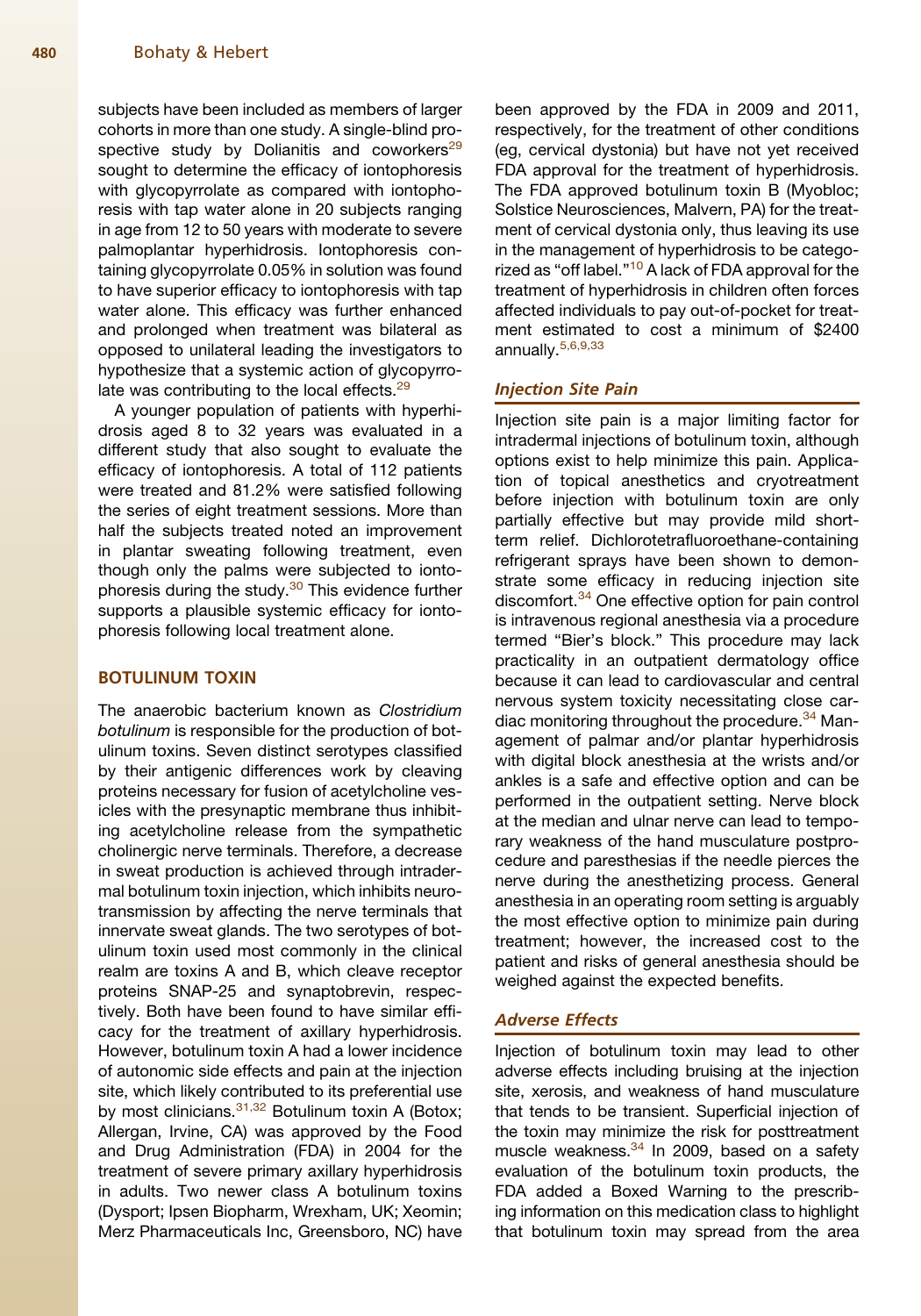of injection to produce symptoms consistent with botulism, such as muscle weakness, dysphonia, dysarthria, incontinence, trouble breathing, dysphagia, blurred vision, drooping eyelids, and death. Children treated for spasticity may receive several hundred units of botulinum toxin at a therapeutic session and have the potential for the greatest risk for these symptoms, but the symptomatology can also occur in adults. No definitive serious adverse event reports of distant spread of toxin effect have been associated with dermatologic use of botulinum toxin A at approved doses in children or adults.

# Safety and Efficacy in Children

The safety and efficacy of botulinum toxin A for the treatment of severe axillary hyperhidrosis was first studied in adults. In a large multicenter 52-week, randomized, placebo-controlled trial in patients aged 18 to 75 with primary axillary hyperhidrosis, repeated botulinum toxin A injections were found to be safe and efficacious substantially reducing impairment in 75% of those treated at 1 month postinjection.<sup>[35](#page-7-0)</sup> Data from this study, coupled with that from a later 3-year open-label extension of greater than 175 adult patients with primary axillary hyperhidrosis treated by intradermal injections of botulinum toxin, elucidated no serious adverse effects.<sup>[36](#page-7-0)</sup>

The first report of botulinum toxin treatment of hyperhidrosis in the pediatric population arose in 2002 and described a 13-year-old girl who was treated for refractory hyperhidrosis of the palms.<sup>[37](#page-7-0)</sup> Over a 2-year period she received a total of four rounds of injections that were successful in decreasing her palmar sweating, although she did experience an episode of transient muscle weakness of the hands lasting about 3 weeks. Since then, other case reports of successful treatment of refractory palmar hyperhidrosis in the pediatric population have been reported.<sup>[34](#page-7-0)</sup> Not until 2005 were injections for hyperhidrosis of the axillae reported in the pediatric literature. A 14-year-old girl with severe refractory hyperhidrosis of the axillae leading to social distress and bad posture was treated with botulinum toxin A injections into each axilla. At follow-up 3 months posttreatment, she was noted to have a significant improvement in symptoms, including improved posture and social functioning.<sup>[38](#page-7-0)</sup> Coutinho dos Santos and coworkers<sup>[6](#page-6-0)</sup> conducted the largest case series to date that included a total of nine children or adolescents with palmar hyperhidrosis. All nine of the subjects that received botulinum type A injections demonstrated efficacy 1 month after one to four rounds of treatment. Although

botulinum toxin A has previously been used successfully and safely in the treatment of many other pediatric conditions (eg, cerebral palsy, torticollois, strabismus) randomized controlled trials in the treatment of primary pediatric hyperhidrosis are lacking, and more research is needed to definitively determine safety and efficacy.

# SURGICAL TREATMENT

For patients with hyperhidrosis that is absolutely refractory to the less invasive treatments, surgical treatment may be a suitable option.

#### Liposuction

The least invasive of the surgical procedures includes liposuction of adipose tissue or curettage, which functions to remove the eccrine glands from the axillae, thus minimizing the sweat produced in that region over the long term. This procedure does not come without risks. Scarring, surgical site contractures, and infection have been noted; however, there is no risk for the compensatory sweating that can occur following more invasive surgical procedures, such as sympathectomy.<sup>[39](#page-7-0)</sup>

#### **Ultrasound**

Another minimally invasive treatment of hyperhidrosis involves the use of the VASER System (Sound Surgical Technologies, Louisville, CO), which is a third-generation ultrasound system that has widely been used for body-contouring surgery. Treatment of the bilateral axillae takes approximately 1 hour and can be done as an outpatient with local anesthesia only. A prospective pilot-study published in 2009 investigated VASER efficacy in the treatment of 13 adult patients aged 25 to 52 years with significant axillary hyperhidrosis and/or bromidrosis that was refractory to other nonsurgical treatments. A significant reduction in sweat and odor and no recurrence of significant symptoms at 6 months was noted in 11 of 13 subjects who were treated. Two patients noted a decrease in sweat and odor, but the reduction was not as great as they had wished. Although no serious side effects were observed during this pilot study, three complications from the 26 axillae treated included one small seroma, one hyperpigmented area, and one blister (6 mm  $\times$  7 mm), all of which resolved spontaneously. Other potential side effects may include dysesthesia, transient or prolonged tissue swelling, bruising, infection, and hematoma formation.<sup>[40](#page-7-0)</sup> Although this treatment option has not yet received FDA approval for the treatment of hyperhidrosis in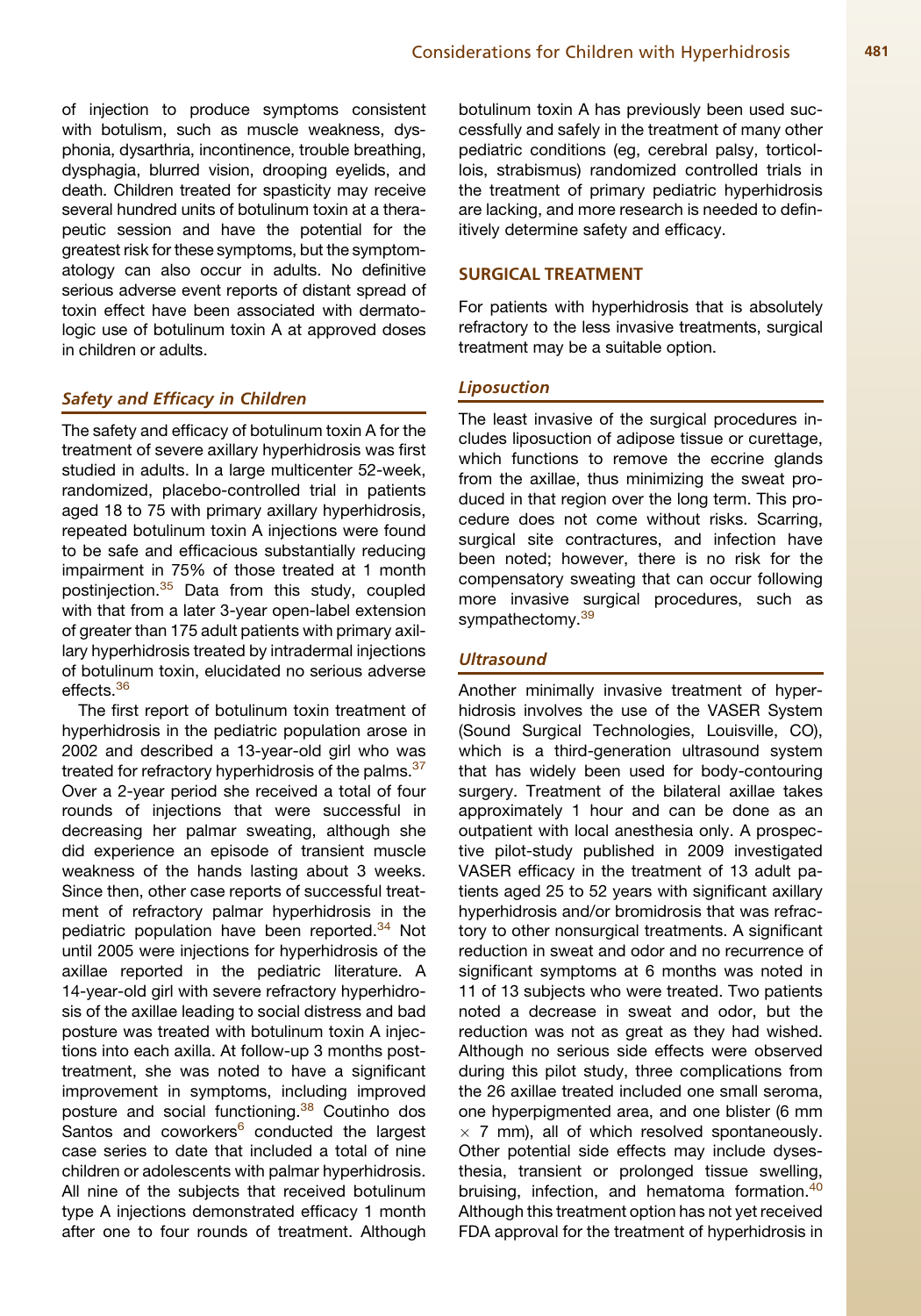children or adults, it seems to show promise as an emerging safe and effective minimally invasive surgical option for the treatment of refractory axillary hyperhidrosis.

## Thoracic Sympathectomy

More invasive procedures for the treatment of focal hyperhidrosis involve destruction of the sympathetic chain, which in turn prevents neurotransmission to the cholinergic fibers that signal the onset of sweating. This destruction has traditionally been done with a more invasive method termed thoracic sympathectomy, and more recently replaced with less invasive procedures termed video-assisted thoracoscopic sympathectomy or endoscopic thoracic sympathectomy (ETS) that use smaller incisions and modern imaging techniques. Thoracic sympathectomy for the treatment of hyperhidrosis was first performed in Europe in the 1920s. Access to the thorax required division of one or more major muscles of the chest wall along with rib separation, which had the potential to cause significant pain and bone fractures in addition to the complications that are also seen with ETS. $39,41$  This procedure is uncommonly performed in children today, having been widely replaced by more modern surgical techniques beginning as early as the  $1940s.^{5,42}$  $1940s.^{5,42}$  $1940s.^{5,42}$ 

# Video-Assisted Thoracoscopic Sympathectomy

Video-assisted thoracoscopic sympathectomy is now the most common technique used for the treatment of hyperhidrosis. After two to three incisions (typically no more than 1 cm) are made inferior to the axillae, the patient's lung is deflated, and a telescopic camera is introduced into the thoracic cavity. After the sympathetic chain is located, specific ganglia (ranging from T2 to T4) are destroyed that correlate with the areas of intended treatment effect (palmar vs axillary). Electrocautery and laser are commonly used for this destructive process.<sup>[43](#page-7-0)</sup> Although the video-assisted procedures result in shorter recovery times, decrease postoperative pain, and minimize surgical site scarring, they are not without serious complications. Infection, compensatory sweating in surrounding areas, Horner syndrome, and several lung complications (eg, pneumothorax, hemothorax, atelectasis, sub-cutaneous emphysema) can occur.<sup>[39,41](#page-7-0)</sup> Postsurgical compensatory hyperhidrosis ranging from mild to severe is common (>70%) and seems to better tolerated in children in turn leading to higher postoperative satisfaction according to at least one study.<sup>[44](#page-7-0)</sup> Severe compensatory hyperhidrosis has been reported to be 40% in patients following  $ETS<sup>10</sup>$ ; however, this risk can be lowered with a

slightly different procedure called a sympathotomy, which interrupts the sympathetic signaling as opposed to destroying the ganglia. $39,41$ 

ETS has most commonly been used as an immediate and permanent treatment of primary palmar hyperhidrosis, although its use in the treatment of primary axillary hyperhidrosis shares those characteristics, with cure rates reportedly in the range of 96% for each location. Some patients have reported a decrease in plantar sweating following ETS even though this was not the intended target of the treatment.<sup>10,30,31</sup> This success has led some to suggest that early surgical treatment in children with severe primary palmar hyperhidrosis could avert the psychosocial and physical symptoms that are so disabling.<sup>45</sup>

Several studies support the use of ETS for severe palmar hyperhidrosis in children. One report published in 1995 looked at a period of 14 months where 23 ETS operations were performed on children aged 9 to 17. Intraoperative time was 12 to 25 minutes and uneventful for all patients. Most patients (18 of 23) had no postoperative difficulties and were sent home on postoperative Day 1. One patient developed a pneumothorax, was treated appropriately, and returned home on postoperative Day 3. All patients were able to resume their daily school routine 3 to 5 days following the procedure. Complete postprocedure satisfaction was obtained in 90% of those treated in up to 13 months of follow-up. There were two subjects (9%) who complained of moderate compensatory hyperhidrosis. A larger retrospective study published 1 year later (1996) examined patients aged 5.5 to 18 that were treated with ETS from 1992 to 1995 for severe primary palmar hyperhidrosis. Immediate and permanent resolution of palmar hyperhidrosis was observed in 98% of patients. Postoperative complications occurred in only two patients who developed pneumothorax that required 24-hour intercostal drainage.<sup>[45](#page-7-0)</sup>

Another retrospective study conducted in the United Kingdom analyzed data from a total of 44 children (median age, 12.8 years) who underwent video-assisted thorascopic sympathectomy (85 total procedures) for the treatment of palmar hyperhidrosis over a 21-year period. The procedures performed included bilateral T2-T3 sympathectomy in 87% (38 of 44), bilateral T2-T5 sympathectomy in 9% (4 of 44), and right-sided thoracoscopic (left-sided done open) in 1% (0.5 of 44). Video-assisted thorascopic sympathectomy was not possible in 3% (1.5 of 44) of cases. Postoperative hospital stay ranged from 1 to 5 days (median, 2) and follow-up time ranged from 0.2 to 4.7 years (median, 1.3 years). During the follow-up period, 21% (9 of 44) of those treated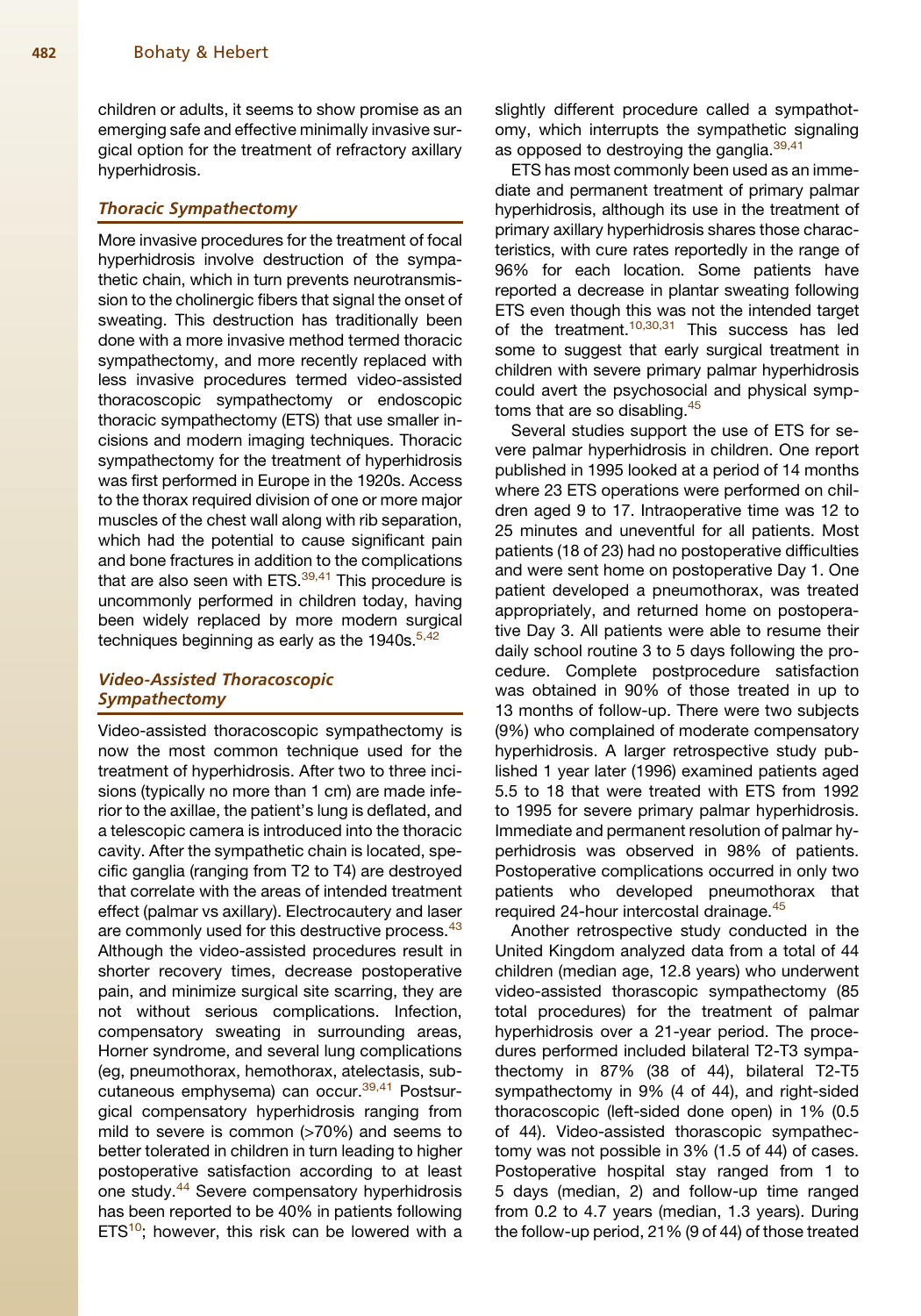<span id="page-6-0"></span>developed severe hyperhidrosis of other parts of body (eg, plantar, axillary, or whole body). Postoperative complications were seen in about one-half (21 of 44) of those treated, which included postoperative pain (requiring >2 days hospital stay) in 18% (8 of 44), Horner syndrome in 18% (8 of 44), and recalcitrant palmar hyperhidrosis in 11% (5 of 44) of cases. Some patients (5 of 44) chose to repeat the procedure. Overall, the success rate for thoracoscopic sympathetectomy was 93% (79 of 85).<sup>[46](#page-7-0)</sup>

Based on these and many other studies, videoassisted thorascopic sympathectomy seems to be an immediate and permanent treatment of severe palmar hyperhidrosis in children and adolescents that carries a low rate of morbidity and minimal risk for mortality. Some studies, however, do not have long-term follow-up regarding satisfaction with the outcome of the surgery or the degree and impact of compensatory hyperhidrosis on the patient. The compensatory hyperhidrosis has been characterized, at times, as a worse entity than the original hyperhidrosis for the patient.

# CALCIUM-CHANNEL BLOCKERS, CLONIDINE, a-ADRENOCEPTOR ANTAGONISTS, BENZODIAZEPINE

Other medical treatments for hyperhidrosis have been tried with some success. Calcium-channel blockers, clonidine, and  $\alpha$ -adrenoceptor antagonists have all been found to have efficacy in hyperhidrosis; however, these data are largely limited to isolated case reports and further research is needed to determine the appropriate role they should play in treating hyperhidrosis in children.<sup>[28](#page-7-0)</sup> Another medical treatment involves benzodiazepine use for those patients whose hyperhidrosis is emotionally induced or anxiety driven. Physicians should be cautious when prescribing benzodiazepines in the pediatric population, however, because they can cause common side effects, such as dizziness, impaired coordination, and sedation, followed by dependency over the long term.<sup>[16,25](#page-7-0)</sup>

## **SUMMARY**

Primary hyperhidrosis often affects the psychological and social development of children, impacting quality of life, and can lead to profound emotional and social distress. Quality of life can be significantly improved by early diagnosis and therapy; however, underdiagnosis and lack of knowledge regarding therapeutic options has traditionally hindered maximization of therapy in the pediatric population. The current therapeutic options for primary pediatric hyperhidrosis, including topical and systemic therapies, iontophoresis, botulinum toxin injection, and surgical interventions, comprise an expanding knowledge regarding the management of hyperhidrosis in children and adolescents. Even though many different therapeutic options are available, further studies in the pediatric population are needed to help guide appropriate management.

### **REFERENCES**

- 1. [Fealey RD, Hebert AA. Disorders of the eccrine](http://refhub.elsevier.com/S0733-8635(14)00072-2/sref1) [sweat glands and sweating. In: Goldsmith LA,](http://refhub.elsevier.com/S0733-8635(14)00072-2/sref1) [Katz SI, Gilchrest BA, et al, editors. Fitzpatrick's](http://refhub.elsevier.com/S0733-8635(14)00072-2/sref1) [dermatology in general medicine. 8th edition. New](http://refhub.elsevier.com/S0733-8635(14)00072-2/sref1) [York: McGraw Hill; 2012. p. 936–47. Chapter 84.](http://refhub.elsevier.com/S0733-8635(14)00072-2/sref1)
- 2. [Strutton DR, Kowalski JW, Glaser DA, et al. US prev](http://refhub.elsevier.com/S0733-8635(14)00072-2/sref2)[alence of hyperhidrosis and impact on individuals](http://refhub.elsevier.com/S0733-8635(14)00072-2/sref2) [with axillary hyperhidrosis: results from a national](http://refhub.elsevier.com/S0733-8635(14)00072-2/sref2) [survey. J Am Acad Dermatol 2004;51:241–8.](http://refhub.elsevier.com/S0733-8635(14)00072-2/sref2)
- 3. [Hamm H, Naumann MK, Kowalski JW, et al. Pri](http://refhub.elsevier.com/S0733-8635(14)00072-2/sref3)[mary focal hyperhidrosis: disease characteristics](http://refhub.elsevier.com/S0733-8635(14)00072-2/sref3) [and functional impairment. Dermatology 2006;212:](http://refhub.elsevier.com/S0733-8635(14)00072-2/sref3) [343–53.](http://refhub.elsevier.com/S0733-8635(14)00072-2/sref3)
- 4. [Lear W, Kessler E, Solish N, et al. An epidemiolog](http://refhub.elsevier.com/S0733-8635(14)00072-2/sref4)[ical study of hyperhidrosis. Dermatol Surg 2007;33:](http://refhub.elsevier.com/S0733-8635(14)00072-2/sref4) [S69–75](http://refhub.elsevier.com/S0733-8635(14)00072-2/sref4).
- 5. [Paller A, Shah P, Silverio A, et al. Oral glycopyrro](http://refhub.elsevier.com/S0733-8635(14)00072-2/sref5)[late as second-line treatment for primary pediatric](http://refhub.elsevier.com/S0733-8635(14)00072-2/sref5) [hyperhidrosis. J Am Acad Dermatol 2012;67\(5\):](http://refhub.elsevier.com/S0733-8635(14)00072-2/sref5) [918–23.](http://refhub.elsevier.com/S0733-8635(14)00072-2/sref5)
- 6. [Coutinho dos Santos LH, Gomes AM, Giraldi S, et al.](http://refhub.elsevier.com/S0733-8635(14)00072-2/sref6) [Palmar hyperhidrosis: long-term follow-up of nine](http://refhub.elsevier.com/S0733-8635(14)00072-2/sref6) [children and adolescents treated with botulinum](http://refhub.elsevier.com/S0733-8635(14)00072-2/sref6) [toxin type A. Pediatr Dermatol 2009;26:439–44](http://refhub.elsevier.com/S0733-8635(14)00072-2/sref6).
- 7. [Gelbard CM, Epstein H, Hebert A. Primary pediatric](http://refhub.elsevier.com/S0733-8635(14)00072-2/sref7) [hyperhidrosis: a review of current treatment options.](http://refhub.elsevier.com/S0733-8635(14)00072-2/sref7) [Pediatr Dermatol 2008;25:591–8](http://refhub.elsevier.com/S0733-8635(14)00072-2/sref7).
- 8. [Walling HW. Primary hyperhidrosis increases the risk](http://refhub.elsevier.com/S0733-8635(14)00072-2/sref8) [of cutaneous infection: a case-control study of 387](http://refhub.elsevier.com/S0733-8635(14)00072-2/sref8) [patients. J Am Acad Dermatol 2009;61:242–6](http://refhub.elsevier.com/S0733-8635(14)00072-2/sref8).
- 9. [Bellet JS. Diagnosis and treatment of primary focal](http://refhub.elsevier.com/S0733-8635(14)00072-2/sref9) [hyperhidrosis in children and adolescents. Semin](http://refhub.elsevier.com/S0733-8635(14)00072-2/sref9) [Cutan Med Surg 2010;29:121–6](http://refhub.elsevier.com/S0733-8635(14)00072-2/sref9).
- 10. [Cohen JL, Cohen G, Solish N. Diagnosis, impact,](http://refhub.elsevier.com/S0733-8635(14)00072-2/sref10) [and management of focal hyperhidrosis: treatment](http://refhub.elsevier.com/S0733-8635(14)00072-2/sref10) [review including botulinum toxin therapy. Facial](http://refhub.elsevier.com/S0733-8635(14)00072-2/sref10) [Plast Surg Clin North Am 2007;15:17–30, v–vi](http://refhub.elsevier.com/S0733-8635(14)00072-2/sref10).
- 11. Kreyden O, Böni R, Burg G. Hyperhidrosis and bot[ulinum toxin in dermatology. Basel \(Switzerland\):](http://refhub.elsevier.com/S0733-8635(14)00072-2/sref11) [Karger; 2001.](http://refhub.elsevier.com/S0733-8635(14)00072-2/sref11)
- 12. [Shelley WB, Hurley HJ Jr. Studies on topical antiper](http://refhub.elsevier.com/S0733-8635(14)00072-2/sref12)[spirant control of axillary hyperhidrosis. Acta Derm](http://refhub.elsevier.com/S0733-8635(14)00072-2/sref12) [Venereol 1975;55:241–60](http://refhub.elsevier.com/S0733-8635(14)00072-2/sref12).
- 13. [Scholes KT, Crow KD, Ellis JP, et al. Axillary hyperhi](http://refhub.elsevier.com/S0733-8635(14)00072-2/sref13)[drosis treated with alcoholic solution of aluminium](http://refhub.elsevier.com/S0733-8635(14)00072-2/sref13) [chloride hexahydrate. Br Med J 1978;2:84–5.](http://refhub.elsevier.com/S0733-8635(14)00072-2/sref13)